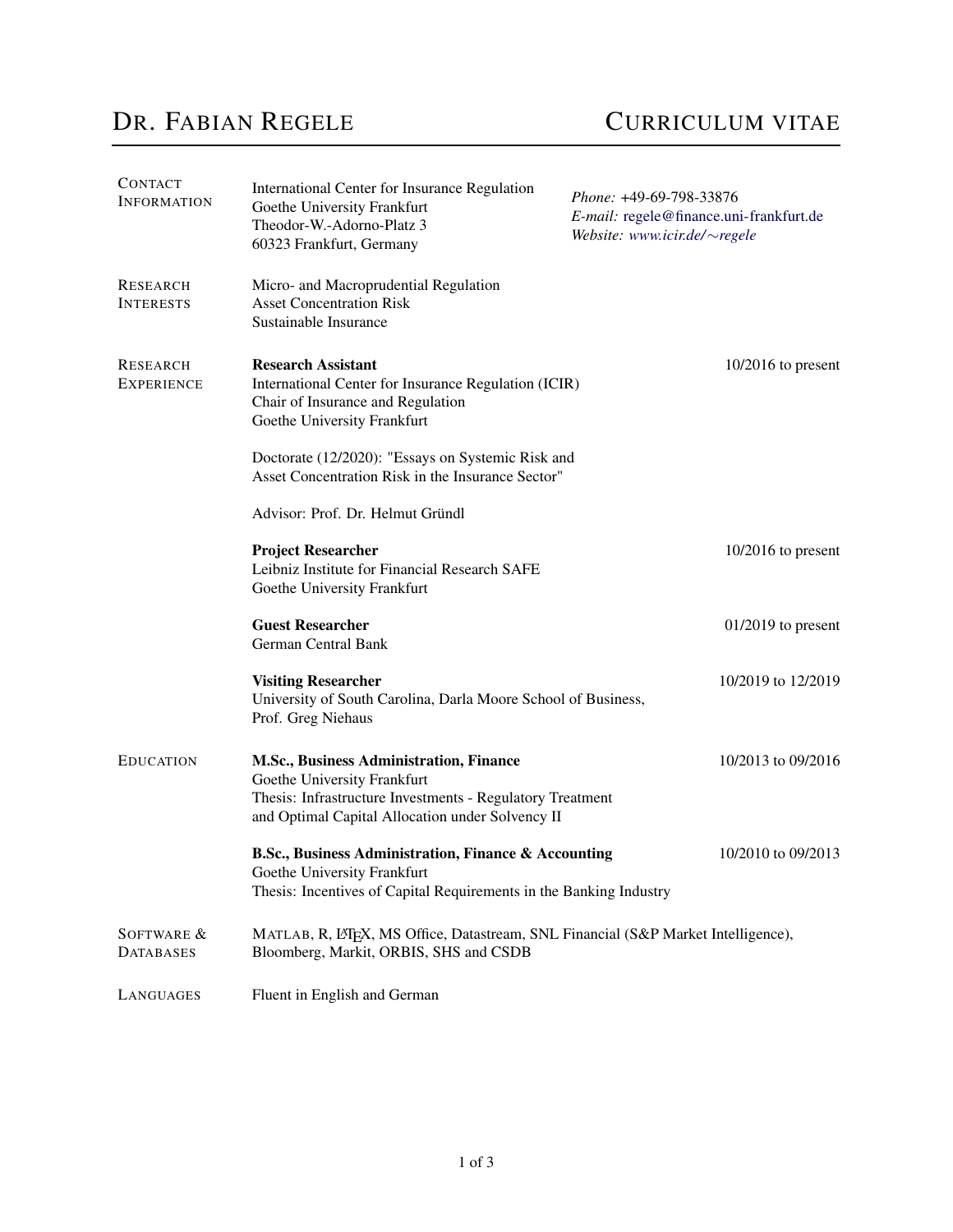| PUBLICATIONS &                            | Gründl and Regele (2021): Pandemic Risk and Insurance: Time for a Public-Private-Partnership,<br>WORKING PAPERS Frankfurter Institut für Risikomanagement und Regulierung (FIRM), Yearbook 2021.                                                                                                                                                                                                                                                                                                                                                                                                                                                                                                                                              |                     |  |
|-------------------------------------------|-----------------------------------------------------------------------------------------------------------------------------------------------------------------------------------------------------------------------------------------------------------------------------------------------------------------------------------------------------------------------------------------------------------------------------------------------------------------------------------------------------------------------------------------------------------------------------------------------------------------------------------------------------------------------------------------------------------------------------------------------|---------------------|--|
|                                           | Gründl and Regele (2020): Pandemic Insurance through Pandemic Partnership Bonds: A Fully<br>Funded Insurance Solution in a Public Private Partnership. SAFE Policy Letter No. 86.                                                                                                                                                                                                                                                                                                                                                                                                                                                                                                                                                             |                     |  |
|                                           | Regele (2020): Insurance Business Diversification and Systemic Risk.<br>ICIR Working Paper No. 30/17.                                                                                                                                                                                                                                                                                                                                                                                                                                                                                                                                                                                                                                         |                     |  |
|                                           | Regele and Gründl (2020): Asset Concentration Risk and Insurance Solvency Regulation.<br>ICIR Working Paper (forthcoming).                                                                                                                                                                                                                                                                                                                                                                                                                                                                                                                                                                                                                    |                     |  |
|                                           | Regele (2020): Business Diversification and the Tradeoff between Individual and Systemic Sta-<br>bility. ICIR Working Paper (forthcoming).                                                                                                                                                                                                                                                                                                                                                                                                                                                                                                                                                                                                    |                     |  |
|                                           | Regele (2018): Infrastructure Investments - Regulatory Treatment and Optimal Capital Alloca-<br>tion Under Solvency II, 1. ed., Springer Gabler, Wiesbaden.                                                                                                                                                                                                                                                                                                                                                                                                                                                                                                                                                                                   |                     |  |
| <b>CONFERENCE</b><br><b>PRESENTATIONS</b> | 03/21 Annual Meeting of the German Insurance Science Association (DVfVW) 2021, virtual.<br>11/19 Annual Meeting of the Southern Risk and Insurance Association (SRIA) 2019, Charleston.<br>09/19 46th Seminar of the European Group of Risk and Insurance Economists (EGRIE), Rome.<br>03/19 Annual Meeting of the German Insurance Science Association (DVfVW) 2019, Berlin.<br>08/18 Annual Meeting of the American Risk and Insurance Association (ARIA) 2018, Chicago.<br>03/18 Annual Meeting of the German Insurance Science Association (DVfVW) 2018, Munich.<br>01/18 ASSA Annual Meeting of the AEA 2018, Poster Session, Philadelphia.<br>08/17 Annual Meeting of the American Risk and Insurance Association (ARIA) 2017, Toronto. |                     |  |
| AWARDS &<br><b>SCHOLARSHIPS</b>           | <b>Research Award</b><br>Frankfurter Preis für Versicherungswissenschaften 2021. Award for the dissertation "Essays on<br>Systemic Risk and Asset Concentration Risk in the Insurance Sector" (05/2021).                                                                                                                                                                                                                                                                                                                                                                                                                                                                                                                                      |                     |  |
|                                           | <b>Research Award</b><br>Frankfurter Preis für Versicherungswissenschaften 2017. Award for the master's thesis "Infras-<br>tructure Investments - Regulatory Treatment and Optimal Capital Allocation under Solvency II"<br>(05/2017).                                                                                                                                                                                                                                                                                                                                                                                                                                                                                                        |                     |  |
|                                           | <b>Research Award</b><br>Karriere-Preis der DZ BANK Gruppe 2017. Award for the master's thesis "Infrastructure Invest-<br>ments - Regulatory Treatment and Optimal Capital Allocation under Solvency II" (04/2017).                                                                                                                                                                                                                                                                                                                                                                                                                                                                                                                           |                     |  |
| <b>TEACHING</b><br><b>EXPERIENCE</b>      | <b>Teaching Assistant</b><br>Goethe University Frankfurt                                                                                                                                                                                                                                                                                                                                                                                                                                                                                                                                                                                                                                                                                      |                     |  |
|                                           | <b>Insurance Products and their Distribution</b><br>(Lecture, Bachelor Level, Prof. Dr. Hartmut Nickel-Waninger)                                                                                                                                                                                                                                                                                                                                                                                                                                                                                                                                                                                                                              | <b>Summer Terms</b> |  |
|                                           | <b>Insurance Technology</b><br>(Seminar, Master Level, Prof. Dr. Hartmut Nickel-Waninger)                                                                                                                                                                                                                                                                                                                                                                                                                                                                                                                                                                                                                                                     | Winter Terms        |  |
|                                           | <b>Thesis Supervision</b>                                                                                                                                                                                                                                                                                                                                                                                                                                                                                                                                                                                                                                                                                                                     | Since 2016          |  |